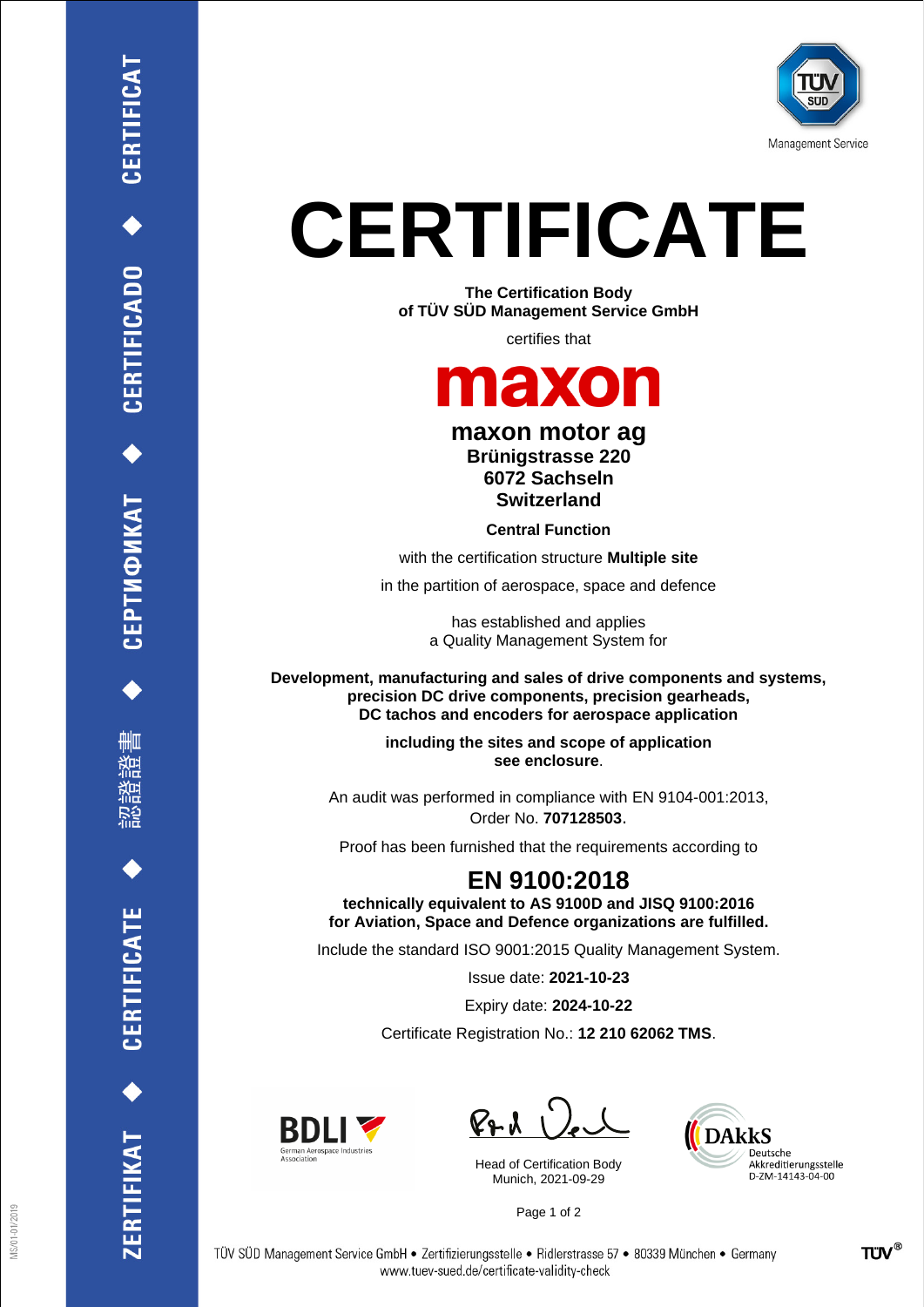刪 瀧 諮 認

ZERTIFIKAT ◆ CERTIFICATE



#### **Enclosure of Certificate Registration No.: 12 210 62062 TMS**

| <b>Sites</b>                                                        | Scope of application                                                                                                                                                                    |
|---------------------------------------------------------------------|-----------------------------------------------------------------------------------------------------------------------------------------------------------------------------------------|
| maxon motor ag<br>Brünigstrasse 220<br>6072 Sachseln<br>Switzerland | Development, manufacturing and sales of<br>drive components and systems, precision<br>DC drive components, precision gearheads,<br>DC tachos and encoders for<br>aerospace application. |
| maxon motor GmbH<br>Untere Ziel 1<br>79350 Sexau<br>Germany         | Development, manufacturing and sales of<br>drive components and systems, precision<br>DC drive components, precision gearheads,<br>DC tachos and encoders for<br>aerospace application. |



 $PAU$ 

Head of Certification Body Munich, 2021-09-29

Page 2 of 2

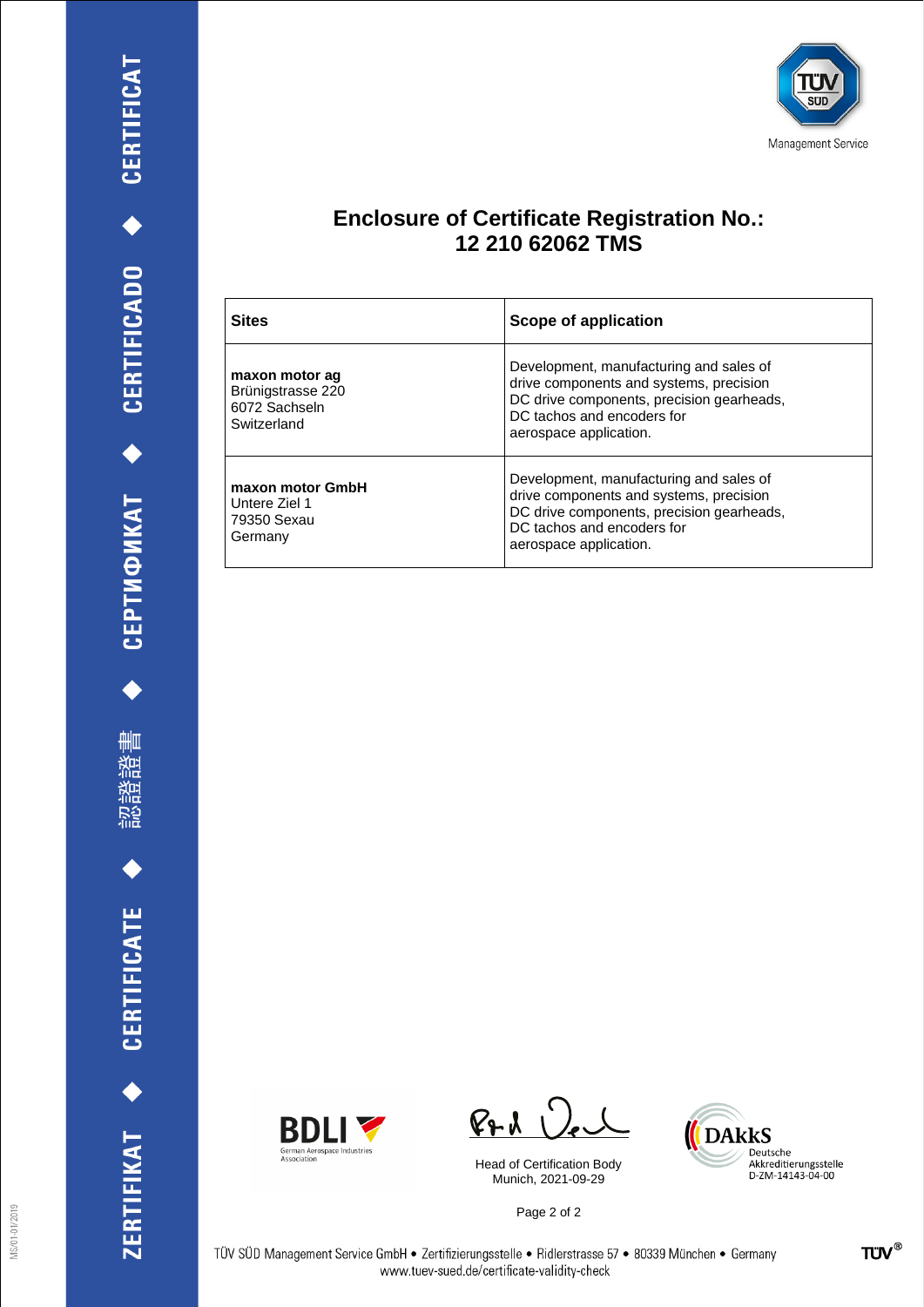

# **CERTIFICATE**

**The Certification Body of TÜV SÜD Management Service GmbH**

certifies that



**maxon motor ag Brünigstrasse 220 6072 Sachseln Switzerland**

in the partition of aerospace, space and defence

has established and applies a Quality Management System for

**Development, manufacturing and sales of drive components and systems, precision DC drive components, precision gearheads, DC tachos and encoders for aerospace application**.

> An audit was performed in compliance with EN 9104-001:2013, Order No. **707128503**.

Proof has been furnished that the requirements according to

#### **EN 9100:2018 technically equivalent to AS 9100D and JISQ 9100:2016**

**for Aviation, Space and Defence organizations are fulfilled.**

Include the standard ISO 9001:2015 Quality Management System.

The certificate is valid in conjunction with the main certificate.

Issue date: **2021-10-23**

Expiry date: **2024-10-22**

Certificate Registration No.: **12 210 62062/01 TMS**.



 $P + U$ 

Head of Certification Body Munich, 2021-09-29



删

**CERTIFICATE** 

ERTIFIKAT<sup>+</sup>